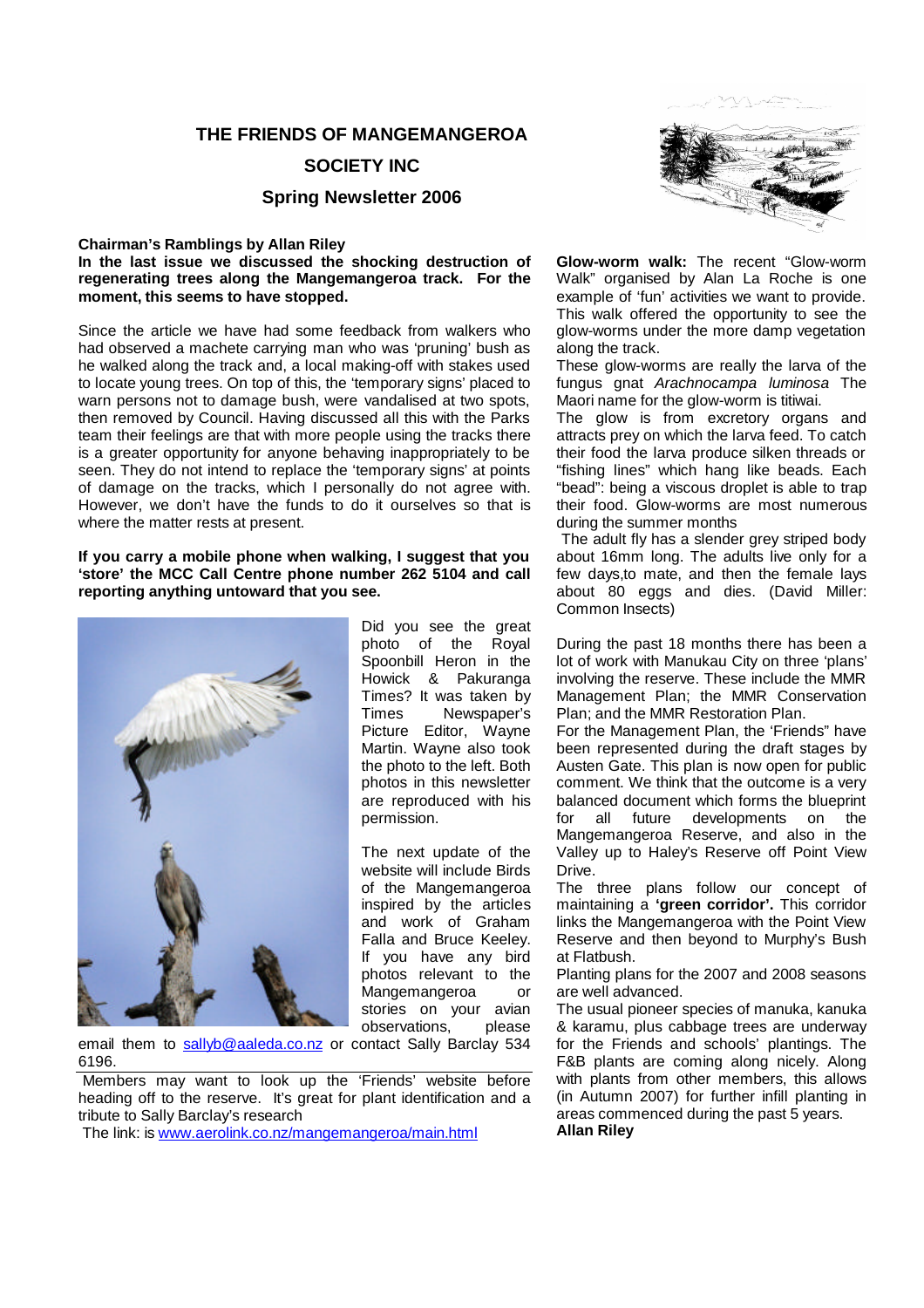### **Bird of the Season: The Royal Spoonbill** Bruce Keeley

The 'bird list' for Mangemangeroa and its environs has been augmented by the occasional appearance of the elegant Royal Spoonbill, in ones and twos since 2002. This year two birds have been around from at least May to August, and were seen by many people feeding out



on the mud-flats or roosting near the high-tide line.

More closely related to ibises than herons, the stockilybuilt spoonbill can nonetheless be mistaken for a white heron, especially when in flight. However, at closer range it is quite different, with its amazing long black spatulate bill, black legs, and sideways 'floor-polisher' action of the bill as it searches for small fish and invertebrates in shallow water.

Juvenile birds are distinguishable by their black wing tips and smooth surface to the bill. Adults have several funky additional features: a small yellow 'eyebrow' patch of skin above each eye, a red spot on the forehead, and a wrinkly pattern on the bill. In breeding plumage, a shaggy crest adorns the back of the head and there is a yellowish smudge across the breast feathers.

Like many of our birds the Spoonbill was originally an Australian immigrant, blown across the Tasman by the westerly winds, and finally setting up business here. Spoonbills have nested alongside the Kotuku (white heron) at Okarito, Westland, since 1949. Over the past 30 years, new colonies have been established along the Otago coast, near Blenhiem and Invercargill and, in the North Island, on Kapiti Island and the Parengarenga Harbour.

After breeding, birds disperse widely to various favoured locations; hence their regular appearance around the Auckland isthmus. So look out for them next autumn and winter, and check for black wing-tips, which would indicate that a new generation had found our neighbourhood to their liking!

### **Plant of the Season**: **Cabbage tree** *Cordyline australis* **Ti Kouka**. Sally Barclay

 Not common in the reserve, but a magnificent stand is located in Hayleys Reserve further up the valley. This stand flowered profusely last year. The flower, white and sweet smelling is followed by smallish white berries which are a good source of food for birds.

The grass-like leaves of the cabbage tree are long and fibrous extending from the trunk like a "bushy head". These leaves were used by the Maori for rope making , baskets etc. The dead leaves take some considerable time to decay hence this can make them quite an unattractive plant for more formal garden and streetscape plantings.

Cabbage trees are excellent colonisers as they grow both on bare ground and on exposed sites. Their particular value is their strong tap root which extends up to a metre into the ground helping to stabilise the soil. They are tolerant of wet conditions and therefore excellent colonisers for boggy situations. An observer of the early 1840s, Edward Shortland, noted that the Maoris "prefer those grown in deep rich soil; they have learned to dig it at the season when it contains the greatest quantity of saccharine matter; that is, just before the flowering of the plant. They then bake, or rather steam it in their ovens. On cooling, the sugar is partially crystallised, and is found mixed with other matter between the fibres of the root, which are easily separated by tearing them asunder, and are then dipped in water and chewed". The trunk is often seen in photos of old whares serving as a chimney, it is fire resistant and proved an excellent "ready made" source for this purpose in pioneering days.

Unfortunately cabbage trees can be attacked by an tiny organism which blocks the sap movement within the plant. This micro-organism is transferred from plant to plant by a sap-sucking insect

Contact details for the Friends of the Mangemangeroa Society Inc Allan Riley – Chairperson Ph: 09 534 4067 allan.r@ihug.co.nz Deborah Grant – Secretary Ph 09 535 7072 debsgrant@ihug.co.nz web address: www.aerolink.co.nz/mangemangeroa/main.html Link to other conservation groups in the Auckland Region: www.manawa.org.nz See also www.arc.govt.nz for upcoming events in the Auckland region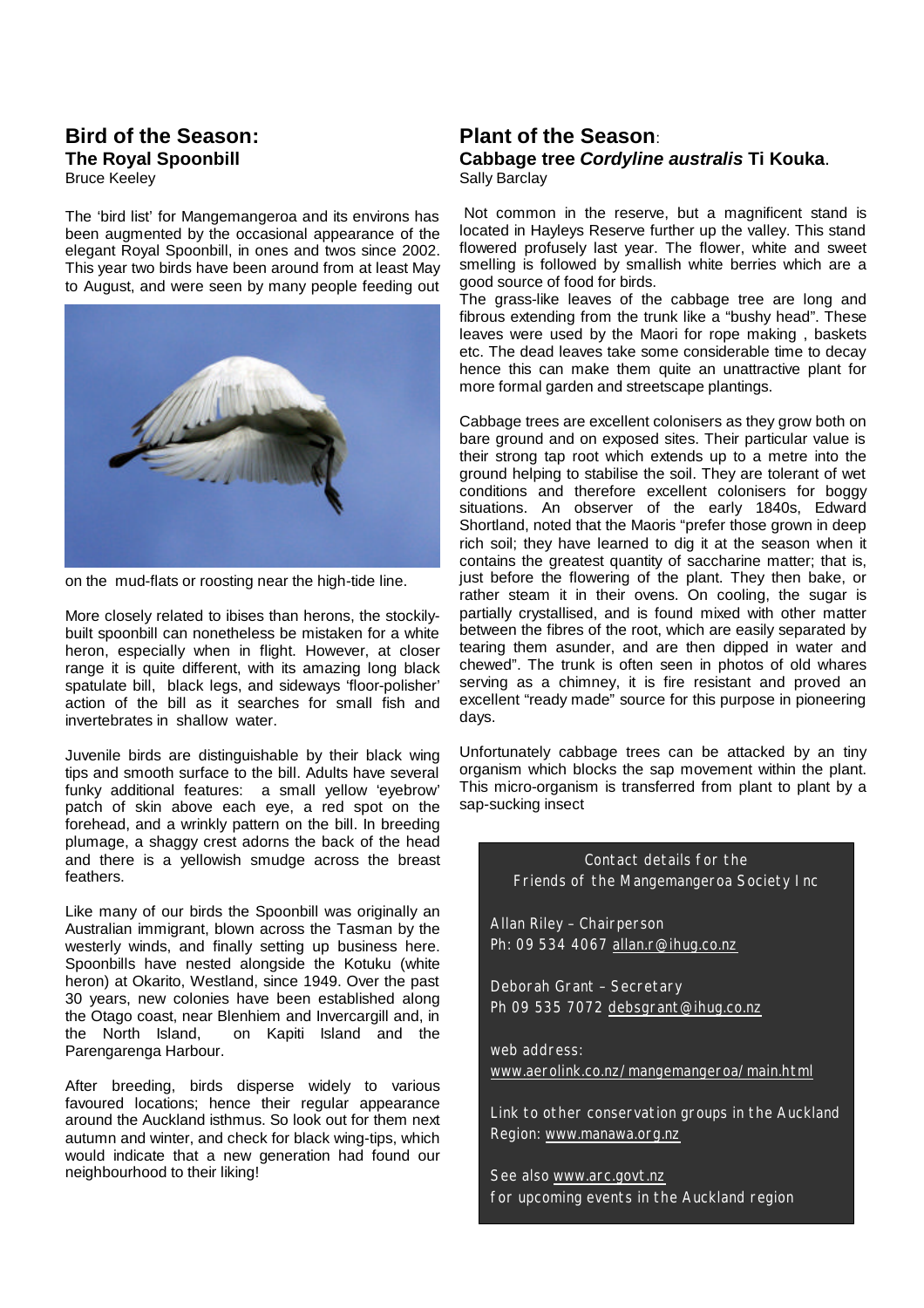### **A Restoration Guru**



'Graham admiring the rare carmine rata that has climbed up an old ponga in the Mangemangeroa Reserve.'

A quiet but steadfast worker - anyone who has had the opportunity to work on restoration projects with Graham will know that his will to keep "at the job" until the plants are planted sees him still putting "spade to the ground " long after the younger more energetic but less experienced "hole diggers" have retired for a "breather".

Graham's interest in nature was evident at an early age. His mother a keen painter, thus observant by nature, had a lively interest in things "alive". She nurtured the inquiring mind of her son and encouraged the foraging into the "duff" in the back yard. His childhood home in Christchurch was this boy's dream, a large section with areas of undisturbed understorey in a "garden" of native trees. It was in this "fun" garden that Graham became interested in the flora and fauna of New Zealand. The vege patch at the back became Graham's "transplantation" patch. Here seedlings were fostered until big enough to be planted out. Friends with rather bleak gardens (to Graham's eye) were the recipients of the natives.

In his teenage years the family moved to Wellington. The house here was surrounded by bush on three sides, beech and rata forest growing on the hills above Eastbourne (Williams Bush). Here the denseness and variety of species opened up a whole new experience for Graham. His father recognizing this growing talent, presented him with, "Kirk's Forest Flora" (a pre 1900's edition located in a second hand book shop). This rather large volume, written as a guide to the value of the timbers of NZ for forestry in the late 1800's, extended Graham's understanding of things "flora". Today this book is still a valued reference. His home also boasted a good library of books. It was from studying these books that Graham developed an impression of how NZ used to be.

Another love of Graham's was adventure stories including history, and it is of little surprise that he went on to Victoria University to study in this field, his botanical interests being kept as a hobby. From university, a life in the teaching profession followed.

The war years were lean but Graham's father realized that the army's need for Coast Watchers on offshore islands provided a very good opportunity for biologists to spend some time studying the flora and fauna on these remote islands. After years on the Auckland and Campbell Islands his Dad brought home lots of film to be enthusiastically viewed by the family.

Graham in his turn ventured south. Military training saw him join the navy. This period of service saw him leave Dunedin as part of the escort with Prince Phillip to the Chatham Islands and then on to the ice edge, as part of the expedition taking Edmund Hillary to the Antarctic. It was on Scott Island that the expedition was able to collect rock, but saw little evidence of life.

When asked what changes in attitude he has noticed over his lifetime he spoke of the pioneering attitude prominent in his youth of "who cares?" This attitude has subtly changed to today where the remnants of bush are valued. "People assume that the bush is protected and think that that is right but the predominant attitude is still indifference. Natural scenes are still viewed as something to be utilized, almost a form of real estate. There is little appreciation that remnants need to be cared for adequately, more of a bland assumption that some government agency will look after them. People still see trees as objects, either useful or a nuisance, not as something as of living significance but rather as features of a landscape. The concept of each plant being a living organism, part of a living network, and an attitude of "respect for life". Plants are 'life'; such ideas have yet to take root in our society." The urge to foster them explains Graham's long-term activity with Forest and Bird, and through that with the Friends of Mangemangeroa.

Much of his remaining time is given to music. His 'cello is a part of three orchestras that perform in public and is involved in a variety of chamber music ensembles with friends.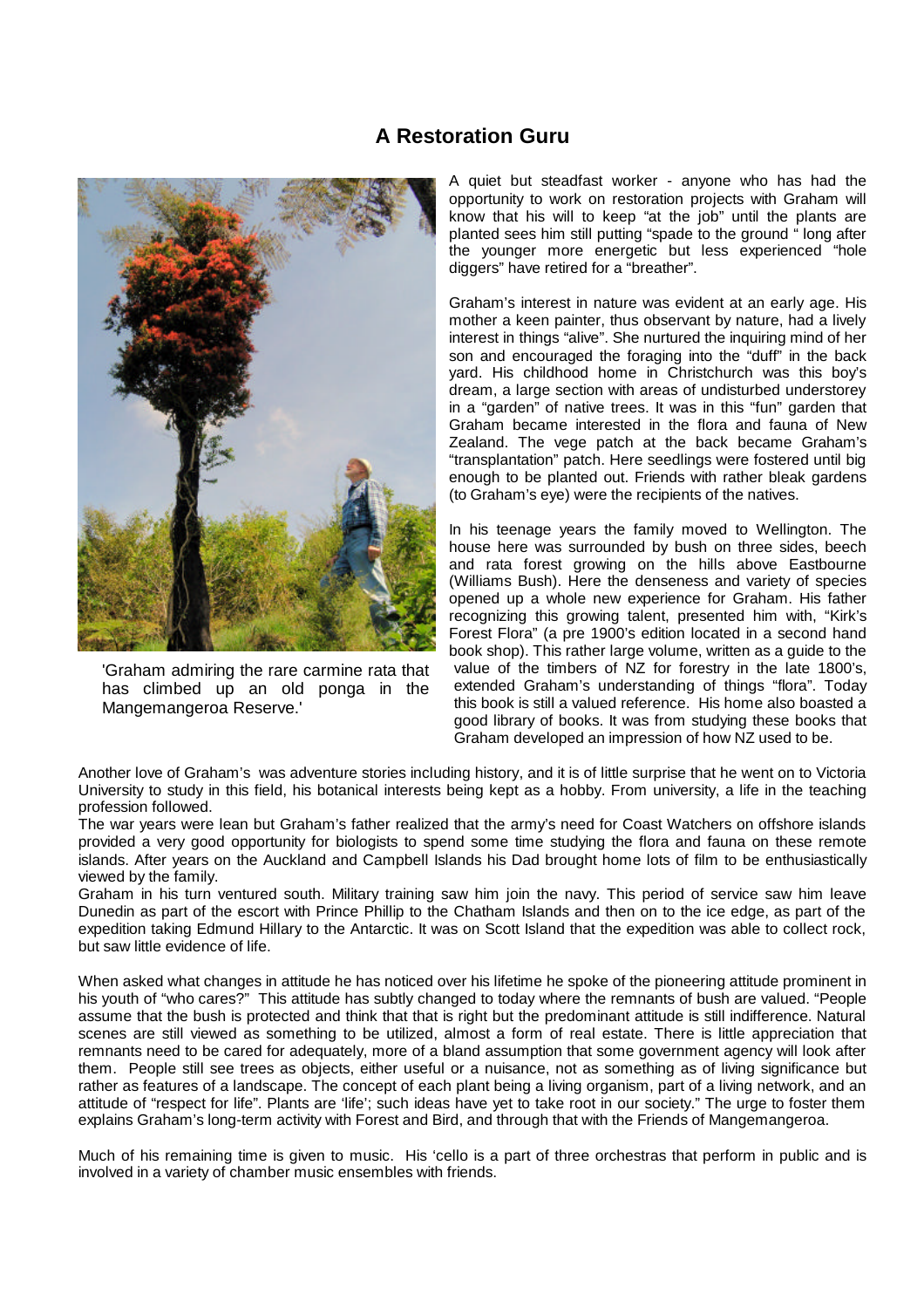# The Falla way



1st year kanuka

 $1<sup>st</sup>$  year pohutakawa

 $2<sup>nd</sup>$  vear taraire

# **Pioneer Species:**

**Pioneer species** are species which will grow on exposed sites (sites which do not have tree cover) ie **manuka, kanuka, karamu, cabbage tree**. Manuka and kanuka need full sun but karamu will tolerate both shade and full sun. These species take about 9 months from sowing of seed until ready for planting out onto the chosen site. They are ideal plants for school students grow and plant out.

**Cabbage trees** with their deep root systems are excellent species for planting in the more wet areas.

The next group (successional plants) take longer; 12 months or more to grow to a stage where they can be planted out under the shelter of the karamu and manuka. These species include **mahoe. mapou. kowhai, totara, pigeonwood, puriri**. They will happily tolerate full sun, but need protection from wind.

**Kanuka** forms a dense a canopy that does not let enough light through for the successional plants. Thus where kanuka is closely planted no understorey planting is needed and the site is best left alone to let nature do its work. After about 20 years the canopy will open and seed deposited by birds and wind will germinate and grow. Ground conditions too, affect the success of planting. **Manuka** tolerates wet "feet"; **kanuka** does not.

To tell the difference between manuka and kanuka look for tiny hairs on new shoots. Manuka has tiny hairs; kanuka does not. These give manuka a silvery appearance. Manuka also feels prickly on the older foliage.

# **Collecting and sowing of seed.**

**Kanuka, manuka, karamu, pohutukawa** seed won't keep; collect it and sow it by placing on top of the soil (don't bury it) and water it in using a watering-can with a fine rose.

**Tairaire, tawa** and **kohekohe**: bury shallowly in humus.

**Cabbage tree, kahikatea, totara** and **nikau** are easy to germinate; mix in the surface layer and keep moist.

**Titoki:** scrape off the black bit of the seed and bury. For **puriri** scrape the "lid" from the outside of the four "domes". In nature this scraping is achieved by the grinding in *the crop (gizzard)* of the birds.

To successfully germinate **kowhai** nick it at one end. Birds do not eat kowhai seeds.

**All germinating seeds** need protection from hungry slugs (bait) and foraging birds and cats (plastic netting). Once they have leaves they need more light. **Manuka** and **kanuka** need **sun.**